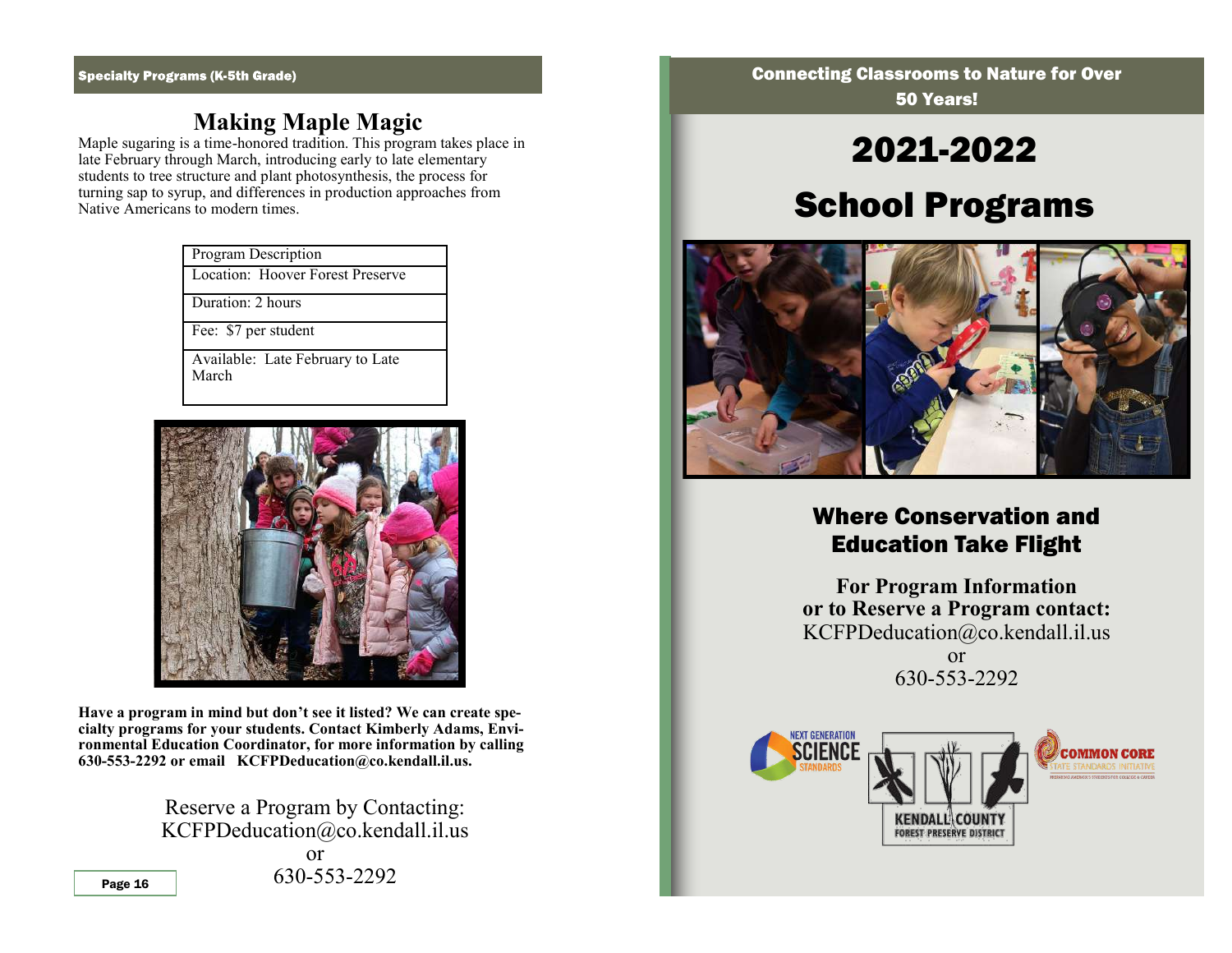#### Table of Contents

| <b>Teacher Training</b>   | 3         |
|---------------------------|-----------|
| Kindergarten Programs     | 4-5       |
| 1st Grade Programs        | $6 - 7$   |
| 2nd Grade Programs        | 8         |
| 3rd Grade Programs        | 9         |
| 4th Grade Programs        | $10 - 11$ |
| <b>5th Grade Programs</b> | $12 - 13$ |

Middle School & High School Programs 14 &15 Specialty Programs 16



## **Project Hoover**

This program engages middle school and high school students within an authentic habitat management project at Hoover Forest Preserve. The program includes field experiences introducing students to the rich natural, geologic, and cultural histories of Hoover Forest Preserve, while participating within a large-scale habitat restoration initiative.

LS4.D. Humans depend on the living world for the resources and other benefits provided by biodiversity. But human activity is also having adverse impacts on biodiversity through overpopulation, over exploitation, habitat destruction, pollution, introduction of invasive species, and climate change. Thus sustaining biodiversity so the ecosystem functioning and productivity are maintained is essential to supporting and enhancing life on Earth. Sustaining biodiversity also aids humanity by preserving landscapes of recreational or inspirational value.

| Program Description              |  |
|----------------------------------|--|
| Location: Hoover Forest Preserve |  |
| Duration: 2-3 hours              |  |
| Fee: \$10 per student            |  |
| Available: November to Mid-April |  |
|                                  |  |



**Do you have a group that is interested in volunteering? Contact Antoinette at awhite@co.kendall.il.us to set up service projects.**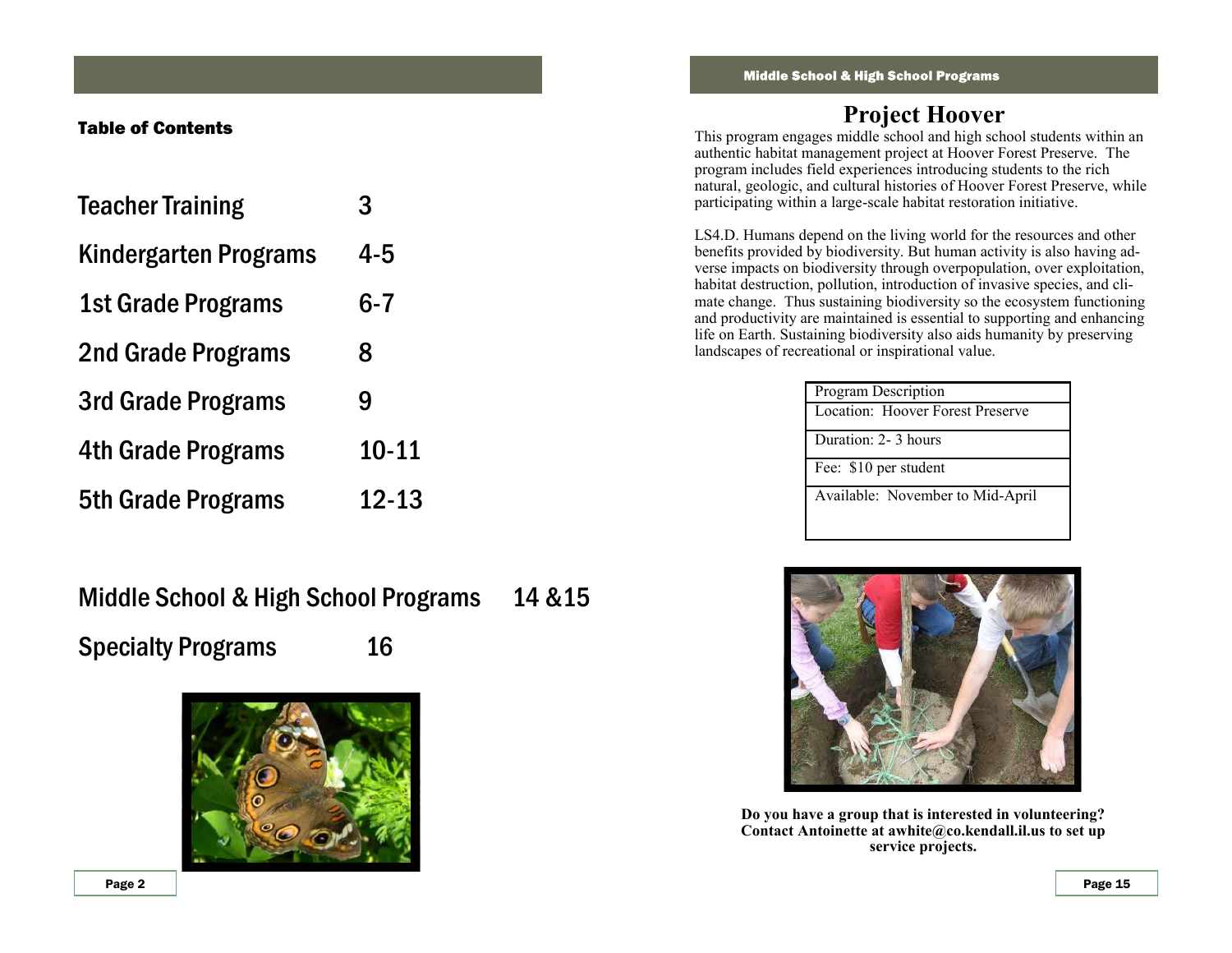## **Wetland Program**

Wetlands are part of the foundation of our nation's water resources and are vital to the health of waterways and downstream communities. Through hands-on activities at Harris Forest Preserve students will participate in activities where they will learn that wetlands provide habitat for animals, help with flood control, and how wetland organisms provide indicators for pollution of nearby rivers and lakes. Students will learn how the health of the pond ecosystem interacts with the balance of nearby habitats while going on an interactive hike through the woods.

MS-LS 2: Collect data to analyze and interpret data. Use data and observations to develop models to increase understanding of the cycling of matter and energy flow in ecosystems. Look at abiotic and biotic factors and evaluate designs for maintaining biodiversity.

MS-LS 4: Increase understanding of the common ancestry of organisms and the diversity of organisms. Observe effects of natural selection and development of adaptations. Observe genetic variation to make sense of organisms surviving and reproducing.

HS-LS2-6 Evaluate the claims, evidence, and reasoning that the complex interactions in ecosystems maintain relatively consistent numbers and types of organisms in stable conditions, but changing conditions may result in a new ecosystem.

HS-LS2-7 Design, evaluate, and refine a solution for reducing the impacts of human activities on the environment and biodiversity.

| <b>Program Description</b>       |  |
|----------------------------------|--|
| Location: Harris Forest Preserve |  |
| Duration: 2-3 hours              |  |
| Fee: \$10 per student            |  |
| Available: Fall and Spring       |  |

Reserve a Program by Contacting: KCFPDeducation@co.kendall.il.us or 630-553-2292

**Teacher Training Workshops:** We offer a variety of teacher training workshops. These workshops include alignment of studies of natural areas to Common Core and Next Generation Science Standards. We also hold trainings on a variety of topics ranging from amphibians to insects to native plants. The Forest Preserve staff are eager to help you integrate environmental education into your curriculum. Let us know your training needs and we can develop workshops to meet your specific needs.

#### **Contact:**

Education Department at KCFPDeducation@co.kendall.il.us with any questions on the programs!

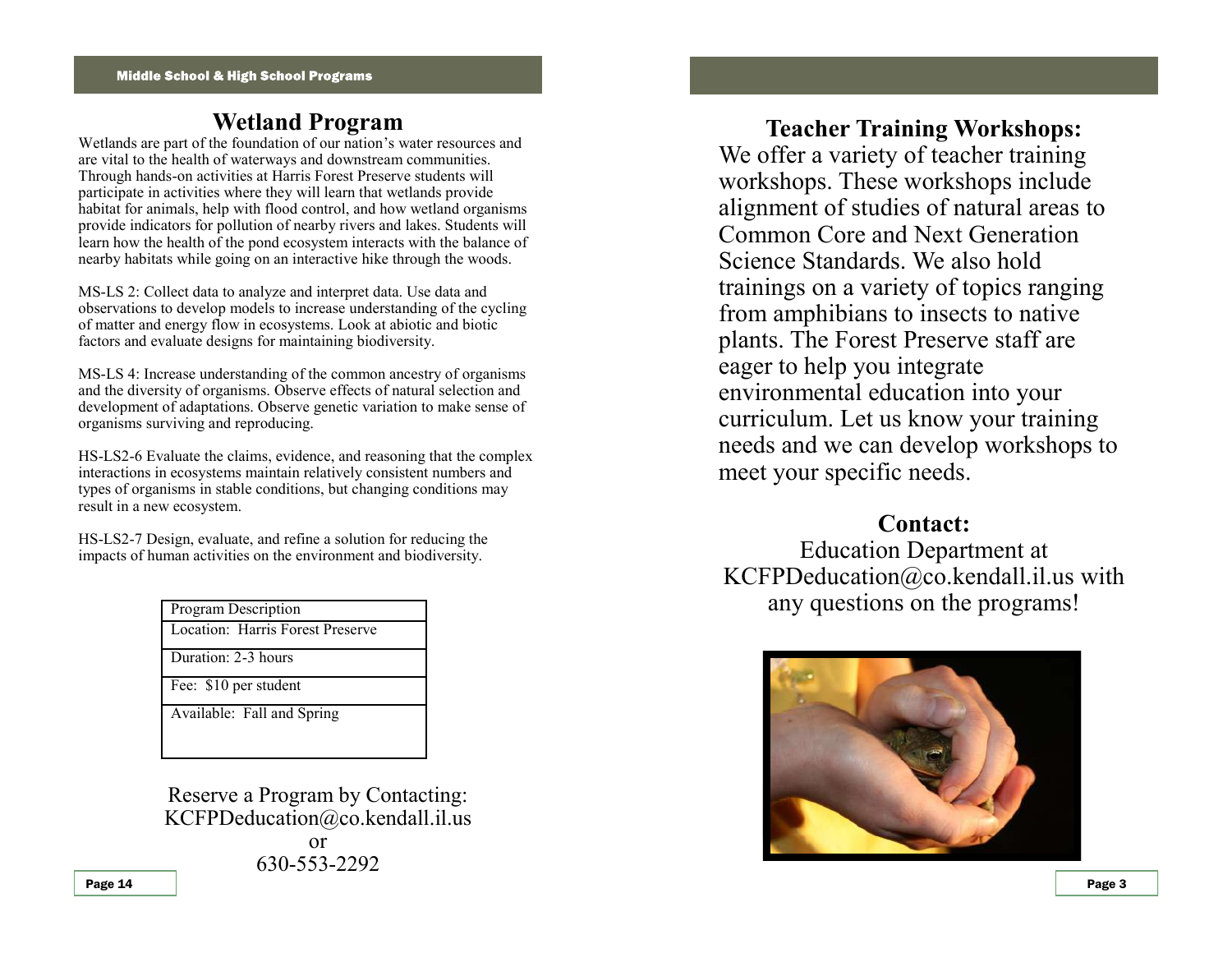## **Kindergarten Programs:**

#### **Animal Adaptations for Survival**

The demands of winter requires animals to have adaptations to survive the cold and lack of available food. Students will learn about the survival methods of native animals and how it relates to humans.

Next Generation Science Standard: K-ESS3-1. Use a model to represent the relationship between the needs of different plants or animals (including humans) and the places they live.

| <b>Program Description</b>         |  |
|------------------------------------|--|
| Location: At school                |  |
| Duration: $\frac{1}{2}$ hour/class |  |
| Fee: \$3 per student               |  |
| Special Requirements: None         |  |
| Available: Winter                  |  |

#### **Teeth of Herbivores, Omnivores, and Carnivores**

Discover the relationship between dental structure and the foods eaten by different animals. Students will learn about the specialization of teeth by herbivores, omnivores and carnivores that allows them to find nourishment. Tie this ecological concept into your health units.

Next Generation Science Standard: K-ESS3-1. Use observation to describe patterns of what plants and animals (including) humans need to survive.

| <b>Program Description</b>           |  |
|--------------------------------------|--|
| Location: At school                  |  |
| Duration: 1/ <sub>2</sub> hour/class |  |
| Fee: \$3 per student                 |  |
| <b>Special Requirements: None</b>    |  |
| Available: All year                  |  |

## **5th Grade Programs (cont.)**

#### **Wetland Study**

Wetlands are part of the foundation of our nation's water resources and are vital to the health of waterways and downstream communities. Students will participate in activities where they will learn that wetlands provide habitat for animals, help with flood control, and how wetland organisms provide indicators for pollution of nearby rivers and lakes.

Next Generation Science Standard: 5-LS2-1. Develop a model to describe the movement of matter among plants, animals, decomposers, and the environment.

Next Generation Science Standard: 5-ESS3-1. Obtain and combine information about ways individual communities use science ideas to protect the Earth's resources and environment.

| Program Description                                                                           |  |
|-----------------------------------------------------------------------------------------------|--|
| Location: At school                                                                           |  |
| Duration: 1 hour/class                                                                        |  |
| Fee: \$5 per student                                                                          |  |
| Special Requirements: Space to set up activity<br>and allow classes to rotate to presentation |  |
| Available: All School Year                                                                    |  |



Reserve a Program by Contacting: KCFPDeducation@co.kendall.il.us

> or 630-553-2292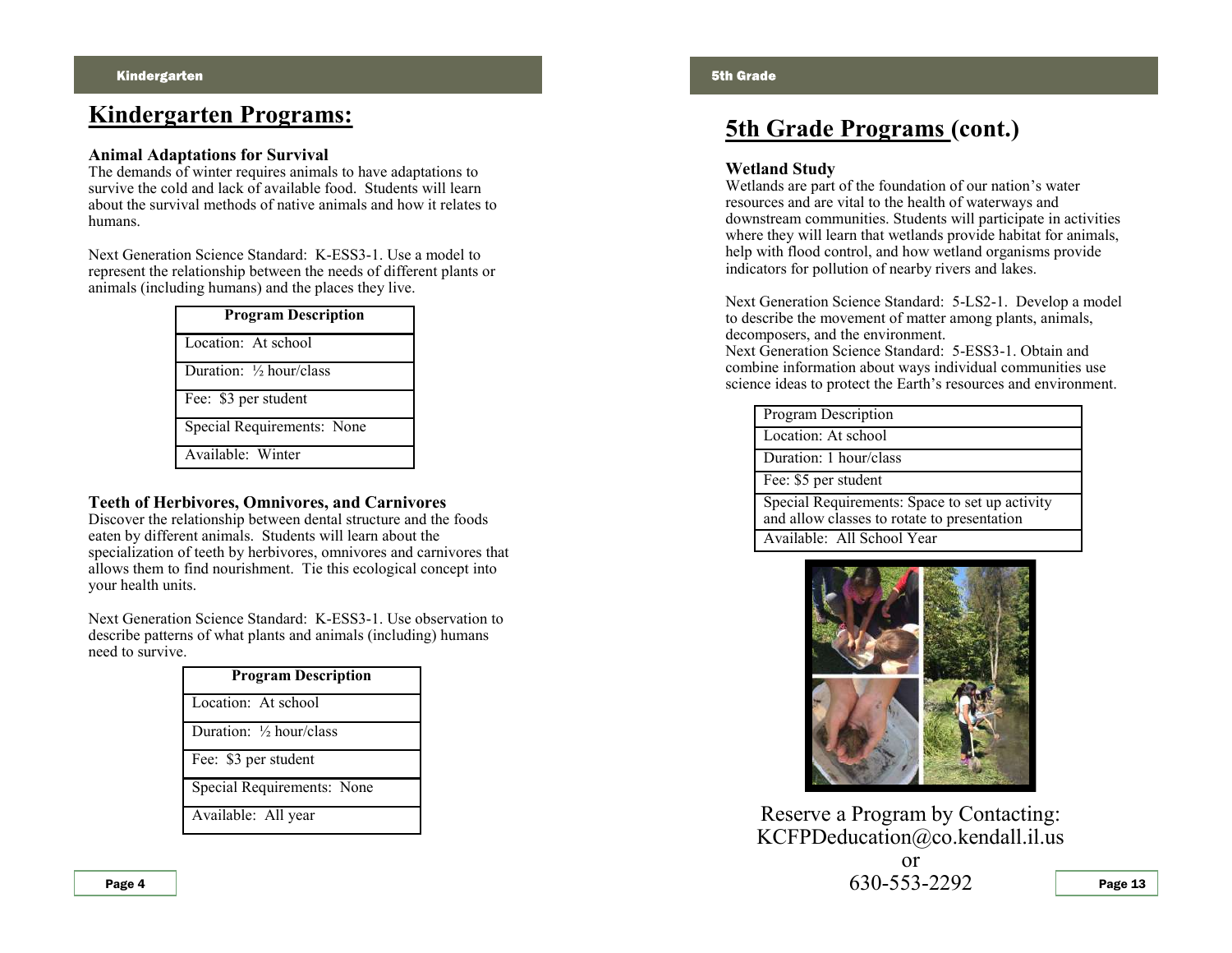### **5th Grade Programs**

#### **Ecology and Ecosystems of Illinois**

Illinois is home to many unique ecosystems. During a visit to Harris Forest Preserve, students will rotate though four different stations as they learn about a pond, prairie, and forest habitats. Students will explore the flow of energy between producers, consumers, decomposers through discovering evidence in nature.

Next Generation Science Standard: 5-LS2-1. Develop a model to describe the movement of matter among plants, animals, decomposers, and the environment.

| Program Description                     |  |
|-----------------------------------------|--|
| Location: Harris Forest Preserve        |  |
| Duration: 3-4 Hours                     |  |
| Fee: \$7 per student                    |  |
| Special Requirements: Divide class into |  |
| four groups with an adult               |  |
| chaperone                               |  |
| Available: Fall and Spring              |  |



## **Kindergarten Programs (cont.)**

#### **Reptiles Verses Amphibians**

These two types of animals are often confused, but a hands on introduction to two animal guests will help students discover their unique features, and learn how each survives.

Next Generation Science Standard: K-LS1-1. Use observation to describe patterns of what plants and animals (including humans) need to survive.

| <b>Program Description</b> |  |
|----------------------------|--|
| Location: At school        |  |
| Duration: 1/2 hour/class   |  |
| Fee: \$3 per student       |  |
| Special Requirements: None |  |
| Available: All year        |  |
|                            |  |

#### Reserve a Program by Contacting: KCFPDeducation@co.kendall.il.us

or 630-553-2292

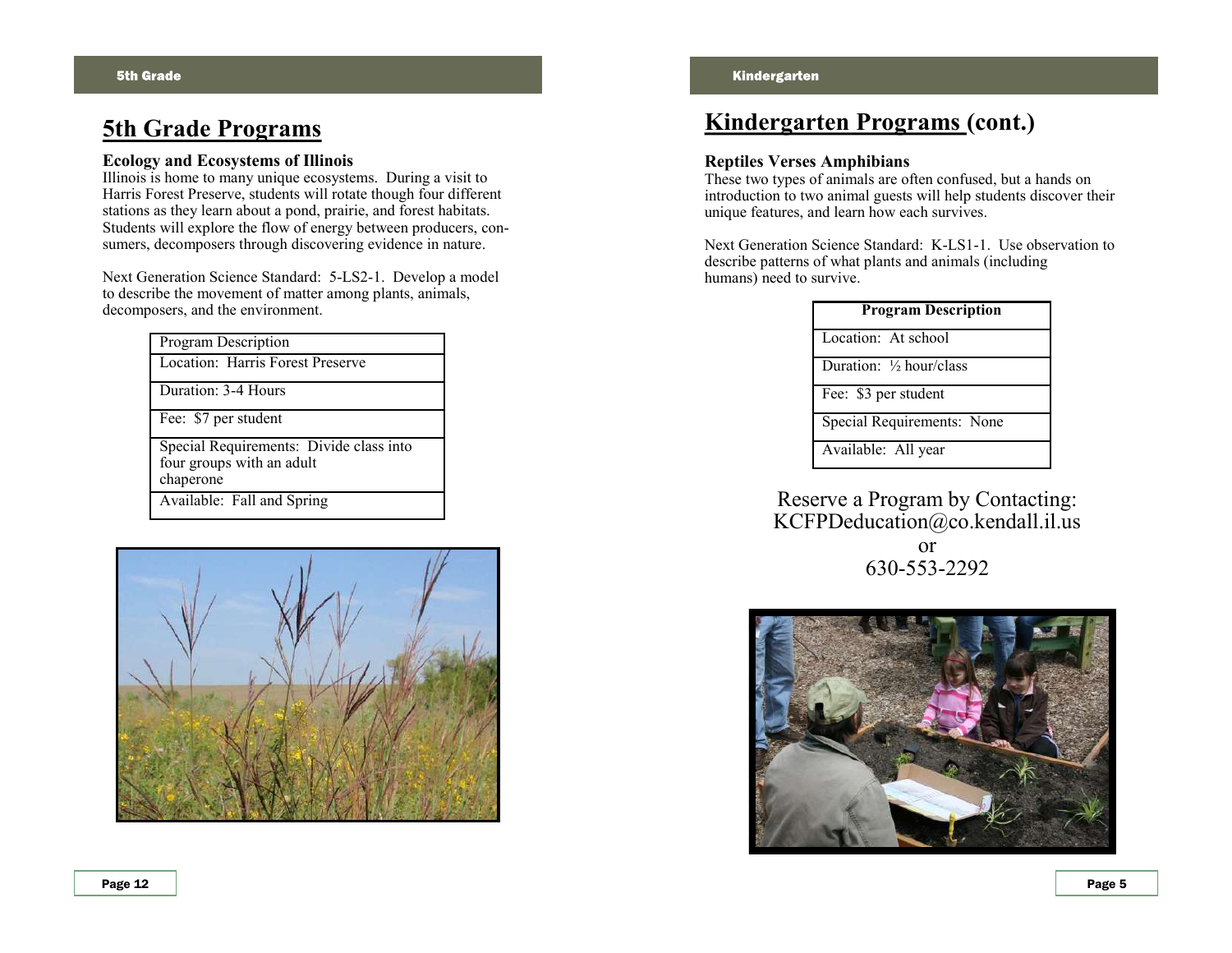## **1st Grade Programs:**

#### **Biomimicry**

Biomimicry is when humans copy an idea from nature. Students will participate in hands on activities that highlight how inventions often have roots in nature.

\* Outdoor experience includes a hike to discover local examples of biomimicry.

Next Generation Science Standard: 1-LS1-1. Use materials to design a solution to a human problem by mimicking how plants and/or animals use their external parts to help them survive, grow and meet their needs.

| <b>Program Description</b>   | <b>Program Description</b>      |
|------------------------------|---------------------------------|
| Location: At school          | Location: At Harris Forest      |
|                              | Preserve*                       |
| Duration: 1 hour/class       | Duration: $2 \frac{1}{2}$ hours |
| Fee: \$6 per student         | Fee: \$6 per student            |
| <b>Special Requirements:</b> | Special Requirements: Two       |
| Large indoor space or out-   | classes per session (am and pm) |
| door area                    |                                 |
| Available: All school year   | Available: Fall and Spring      |



Reserve a Program by Contacting: KCFPDeducation@co.kendall.il.us or 630-553-2292

## **4th Grade Programs (cont.)**

#### **Native Americans**

The Potawatomi Indians lived in the woodland, prairie, and wetland ecosystems in Illinois's past. This culture was able to provide for all of its needs by utilizing nature. Students will participate in four stations where they visit a reconstructed Potawatomi village, try bow drill fires, take a hike to explore the local ecosystems and learn about plant and animal uses, and try historical games that taught survival skills. (Social Studies connections to the ecology of native plants and animals).

Next Generation Science Standards: 4-ESS3-1 Crosscutting Concepts: Over time, people's needs and wants change, as do their demands for new and improved technologies.

| <b>Program Description</b>                                                        |  |
|-----------------------------------------------------------------------------------|--|
| Location: Hoover Forest Preserve                                                  |  |
| Duration: 3 Hours                                                                 |  |
| Fee: \$6 per student                                                              |  |
| Special Requirements: Divide class<br>into four groups with an adult<br>chaperone |  |
| Available: Set dates in Fall                                                      |  |

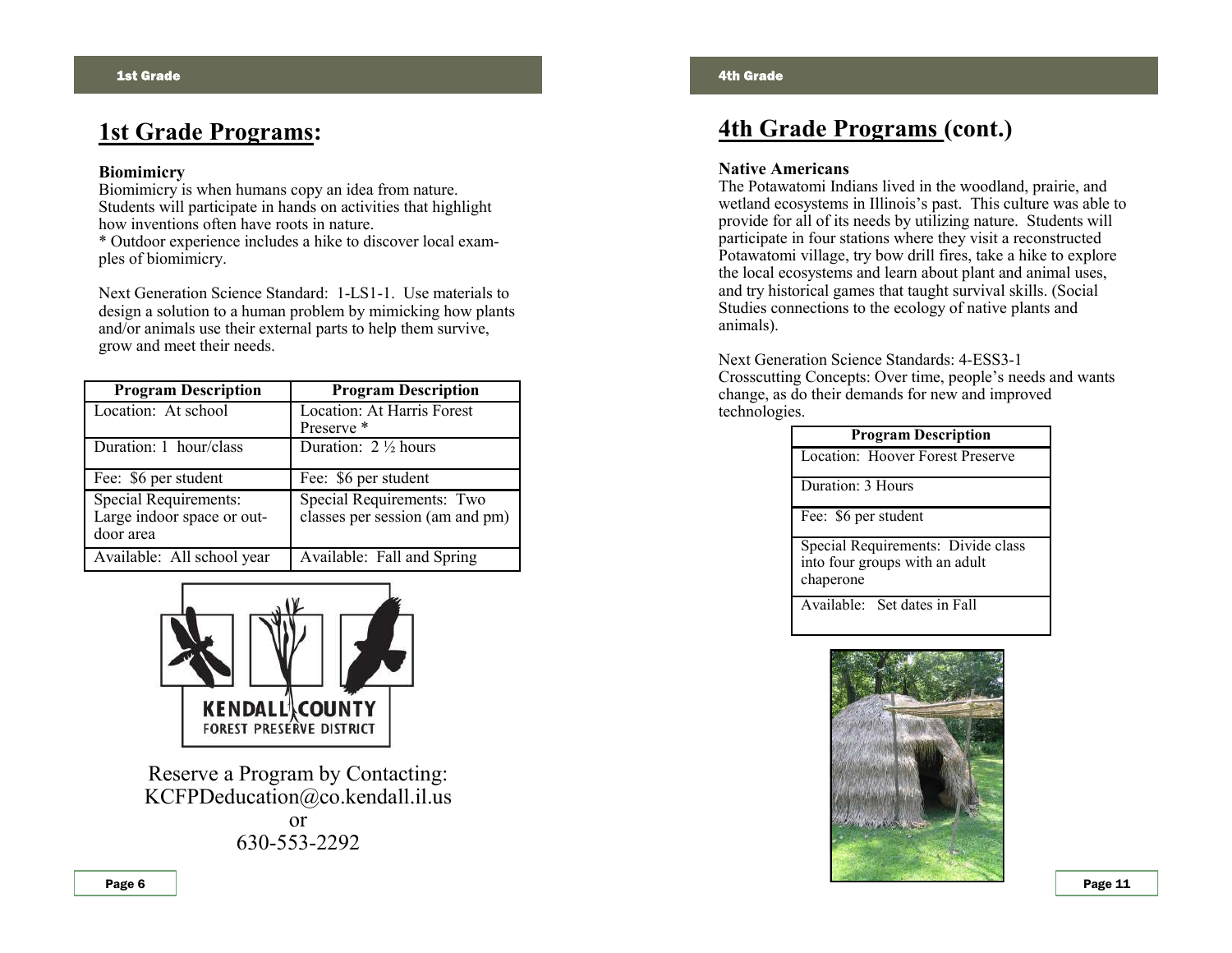## **4th Grade Programs**

#### **Fossils of Illinois**

The flat topography of much of Illinois may suggest a boring geologic history, but the opposite is true! Illinois was once covered by an ocean and the fossil record provides clues to this underwater past. Students will learn about the creatures that once lived in their own backyard by exploring local fossils.

Next Generation Science Standard: 4-ESS1-1. Identify evidence from patterns in rock formations and fossils in rock layers to support an explanation for changes in a landscape over time.

| <b>Program Description</b>                                            |  |
|-----------------------------------------------------------------------|--|
| Location: At school                                                   |  |
| Duration: 1 hour/class                                                |  |
| Fee: \$6 per student                                                  |  |
| Special Requirements: Space to<br>set up activities and allow classes |  |
| to rotate to presentation                                             |  |
| Available: All school year                                            |  |

Reserve a Program by Contacting: KCFPDeducation@co.kendall.il.us

> or 630-553-2292



## **1st Grade Programs (cont.)**

#### **Bugfest**

Insects are fascinating animals that go through the process of metamorphosis as they grow into an adult. Students will rotate though four stations where they will learn about pollinators, the habitats where insects are found, life cycles of insects, insect survival strategies.

\* Outdoor experience includes visits to native habitats to discover native insect examples.

Next Generation Science Standard: 1-LS3-1. Make observations to construct an evidence-based account that young plants and animals are like, but not exactly like, their parents.

| <b>Program Description</b>                                                                | <b>Program Description</b>                                             |
|-------------------------------------------------------------------------------------------|------------------------------------------------------------------------|
| Location: At school                                                                       | <b>Location: Harris Forest</b><br>Preserve <sup>*</sup>                |
| Duration: $2 \frac{1}{2}$ hours                                                           | Duration: $2 \frac{1}{2}$ hours                                        |
| Fee: \$7 per student                                                                      | Fee: \$7 per student                                                   |
| <b>Special Requirements:</b><br>Outdoor natural area within<br>walking distance of school | Special Requirements: Up to<br>four classes per session (am<br>and pm) |
| Available: Fall and Spring                                                                | Available: Fall and Spring                                             |

Reserve a Program by Contacting: KCFPDeducation@co.kendall.il.us or 630-553-2292